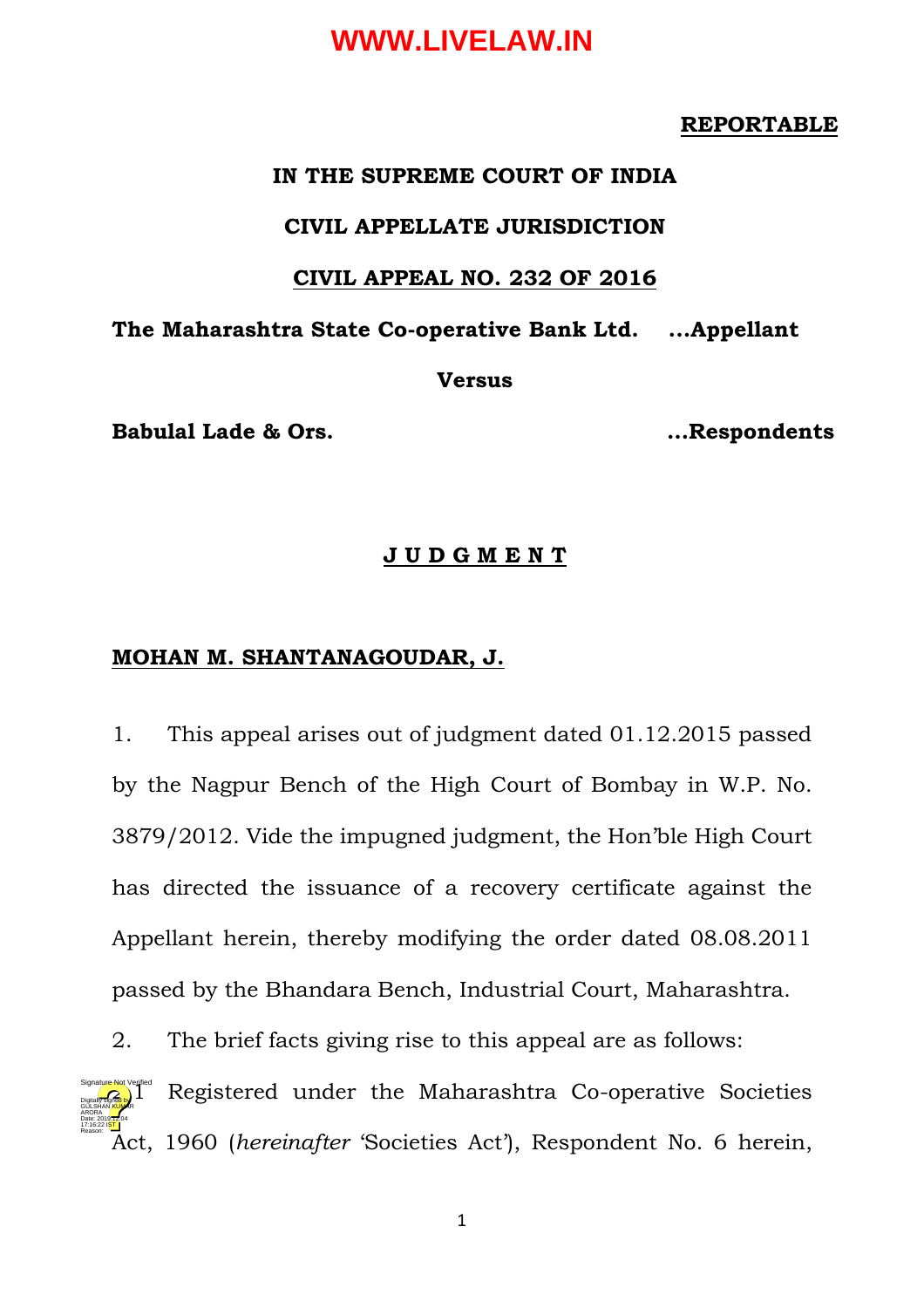Vainganga Sahakari Sakhar Karkhana Ltd. (*hereinafter*  'Karkhana') had obtained credit facilities from the Appellant-Bank and mortgaged its properties in return. When it defaulted on the repayment of the loan, the Appellant-Bank initiated recovery proceedings on 10.02.2005, by issuing a notice under Section 13(2) of the Securitisation and Reconstruction of Financial Assets and Enforcement of Security Interest Act, 2002 (*hereinafter*  'SARFAESI Act'). Later, on 13.06.2005, the Appellant-Bank took physical possession of the mortgaged properties of the Karkhana as per Section 13(4) of the SARFAESI Act.

2.2 Owing to its poor financial condition, on 24.01.2006, the Karkhana issued a notice to its employees directing them to proceed on leave without salary w.e.f. 24.02.2006. This was challenged by representatives of the Karkhana employees (Respondent Nos. 1 to 3 herein) in ULPA No. 65/2006 filed under Section 28 read with items 9 and 10 of Schedule IV of the Maharashtra Recognition of Trade Unions & Prevention of Unfair Labour Practices Act, 1971 (*hereinafter* 'MRTU & PULP Act'). Vide order dated 24.08.2006, the Industrial Court quashed the notice and held that it amounted to an unfair labour practice. Further, noting that Karkhana had not paid salaries to its employees since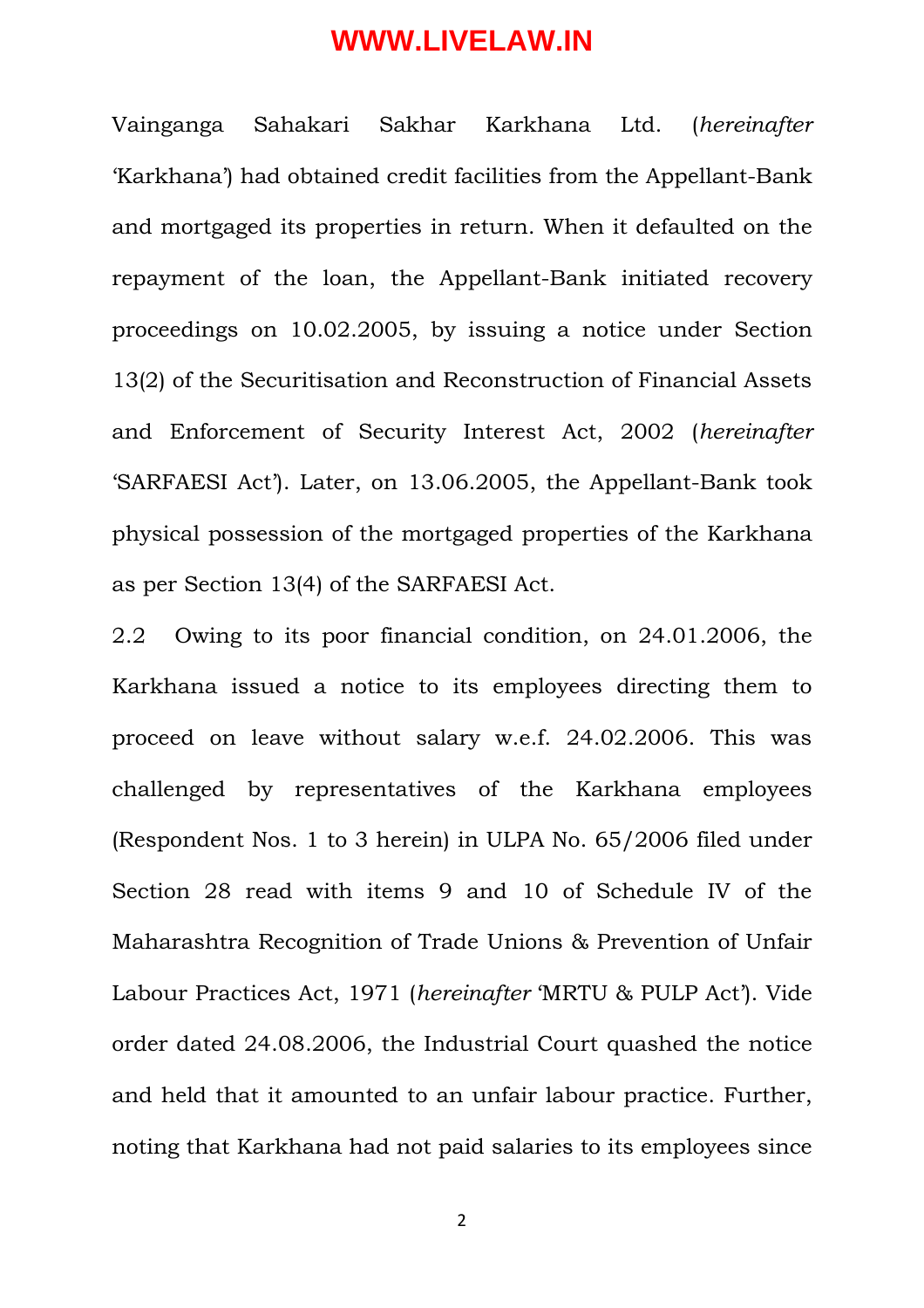July 2003, the Industrial Court directed the Karkhana to pay the unpaid salaries on top priority basis from any funds that may become available with it.

2.3 On the basis of this order, Respondent Nos. 1 to 3 filed a miscellaneous application, ULPA No. 5/2007, seeking the issuance of a recovery certificate against the Karkhana, its Managing Director (Respondent No. 4 herein), and the Appellant-Bank under Section 50 of the MRTU & PULP Act. It is to be noted that the Appellant was arraigned as a party in this proceeding for the first time. Vide order dated 27.04.2007, the Industrial Court held that a recovery certificate for unpaid salaries of the Karkhana employees could not be issued against the Appellant-Bank. It also refused to issue such a certificate against the Karkhana and its Managing Director in view of the precarious financial condition of the Karkhana. However, the Karkhana was directed to pay the unpaid salaries to the employees on top priority basis, as and when funds were to become available.

2.4 In the challenge against this order in W.P. No. 4746/2007, the High Court of Bombay, vide order dated 12.07.2010, held that recovery could only be made against the Karkhana and not the Appellant-Bank, as there was no employer-employee relationship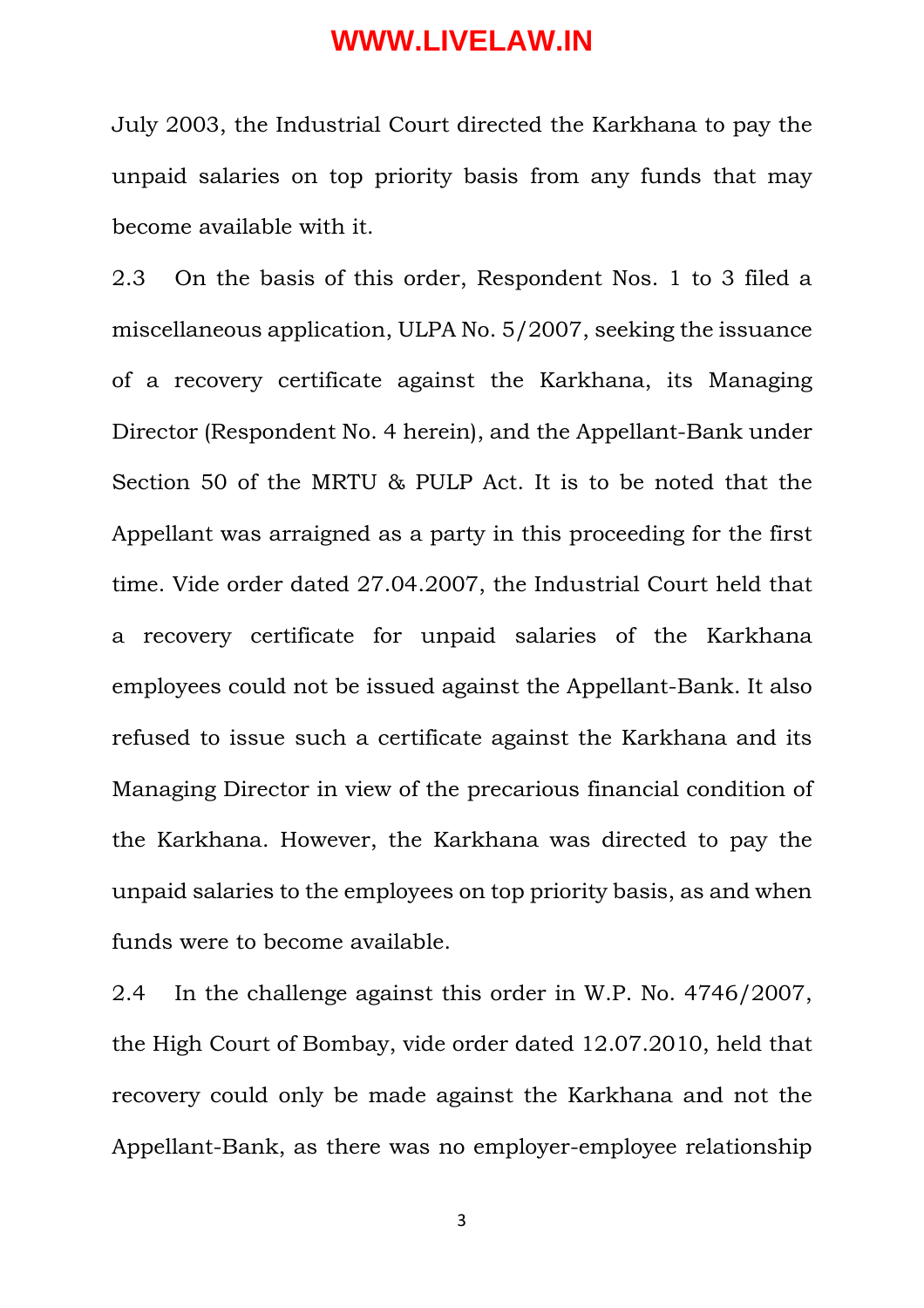between the Bank and the employees. It was further held that the Industrial Court had erred in relying upon the non-availability of funds with the Karkhana to refuse the grant of a recovery certificate, as the relevant consideration for issuance of such a certificate is the entitlement of the applicants and not the financial condition of the employer. In view of this, the High Court directed the issuance of a recovery certificate against the Karkhana and its Managing Director. Pursuant to this direction, the Industrial Court, vide order dated 08.08.2011, disposed of ULPA No. 5/2007 by issuing a recovery certificate of Rs.13,89,84,334 against the Karkhana and its Managing Director. However, the prayer to issue a recovery certificate against the Appellant-Bank was rejected.

2.5 In the interim period, on 26.08.2010, one of the attached properties of the Karkhana was auctioned and sold by the Appellant-Bank to one Purti Power and Sugar Ltd. (Respondent No. 5 herein). According to the terms and conditions of this sale, the purchaser had accepted all encumbrances on the property as agreed upon in the sale letter. It is found that the proceeds from this sale were appropriated by the Appellant-Bank towards the amount due to it from the Karkhana.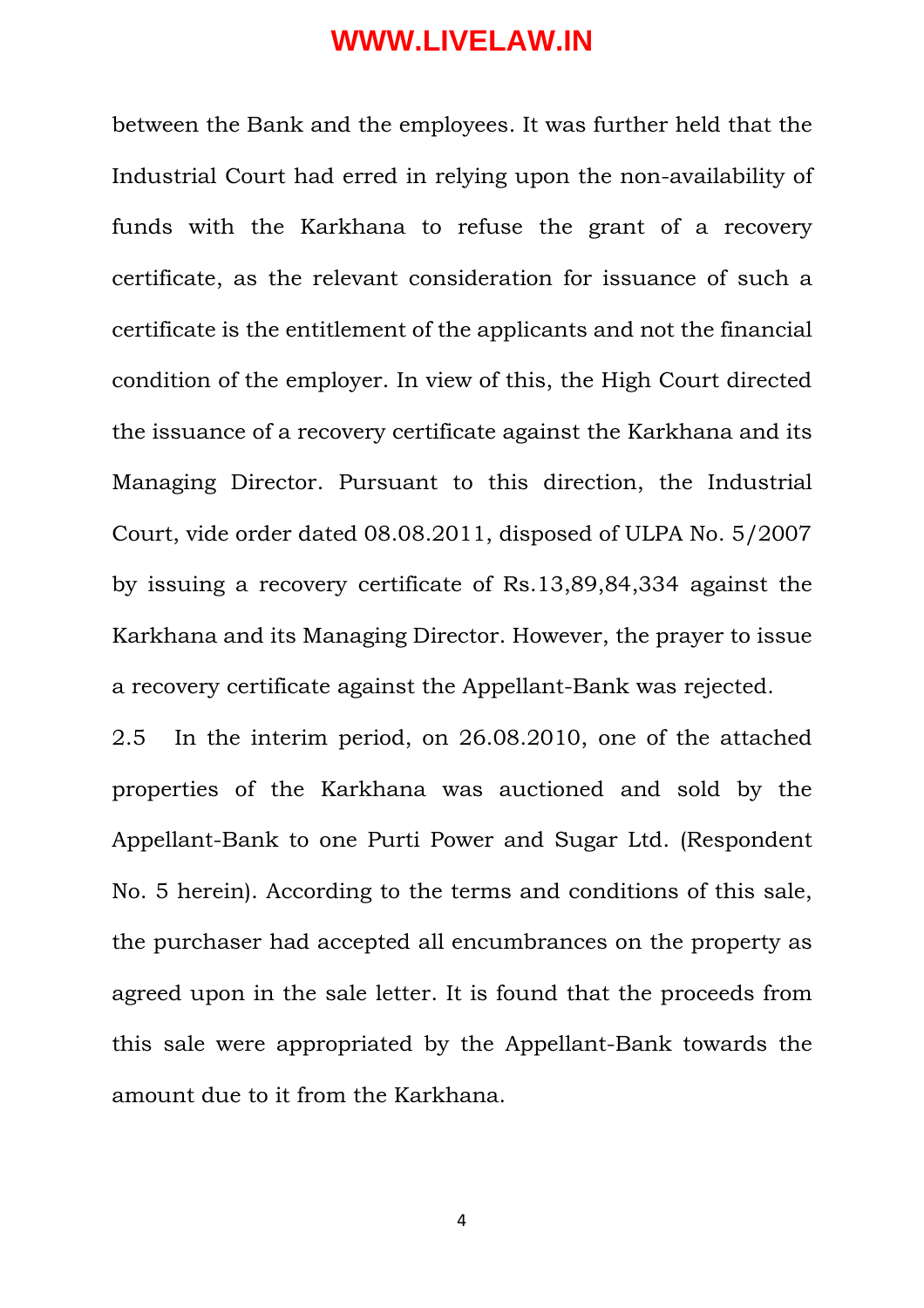2.6 At the same time, aggrieved by the non-issuance of a recovery certificate against the Appellant, Respondent Nos. 1 to 3 filed W.P. No. 3879/2012. During the pendency of this petition, on 19.01.2013, an order was passed by the competent authority under the Societies Act directing the liquidation of the Karkhana. Finally, vide the impugned judgment dated 01.12.2015, the High Court disposed of W.P. No. 3879/2012. It was observed that in terms of Section 50 of the MRTU & PULP Act, the recovery certificate should have been issued to the Collector for recovering the amount from the Karkhana and its Managing Director. Thus, the order of the Industrial Court dated 08.08.2011 was modified to this extent to clarify that the certificate is to be issued to the Collector first, who would then proceed to recover the sum as per the recovery certificate. On the question of whether the Collector could effectuate such recovery from sale proceeds of the attached property of the Karkhana, it was held that after the auction sale, the Appellant-Bank held the proceeds in trust as per Section 13(7) of the SARFAESI Act and did not have a first charge over them. Further, it was found that upon the liquidation of the Karkhana on 19.01.2013, Section 529A of the Companies Act, 1956 (*hereinafter* 'Companies Act') came into operation, thereby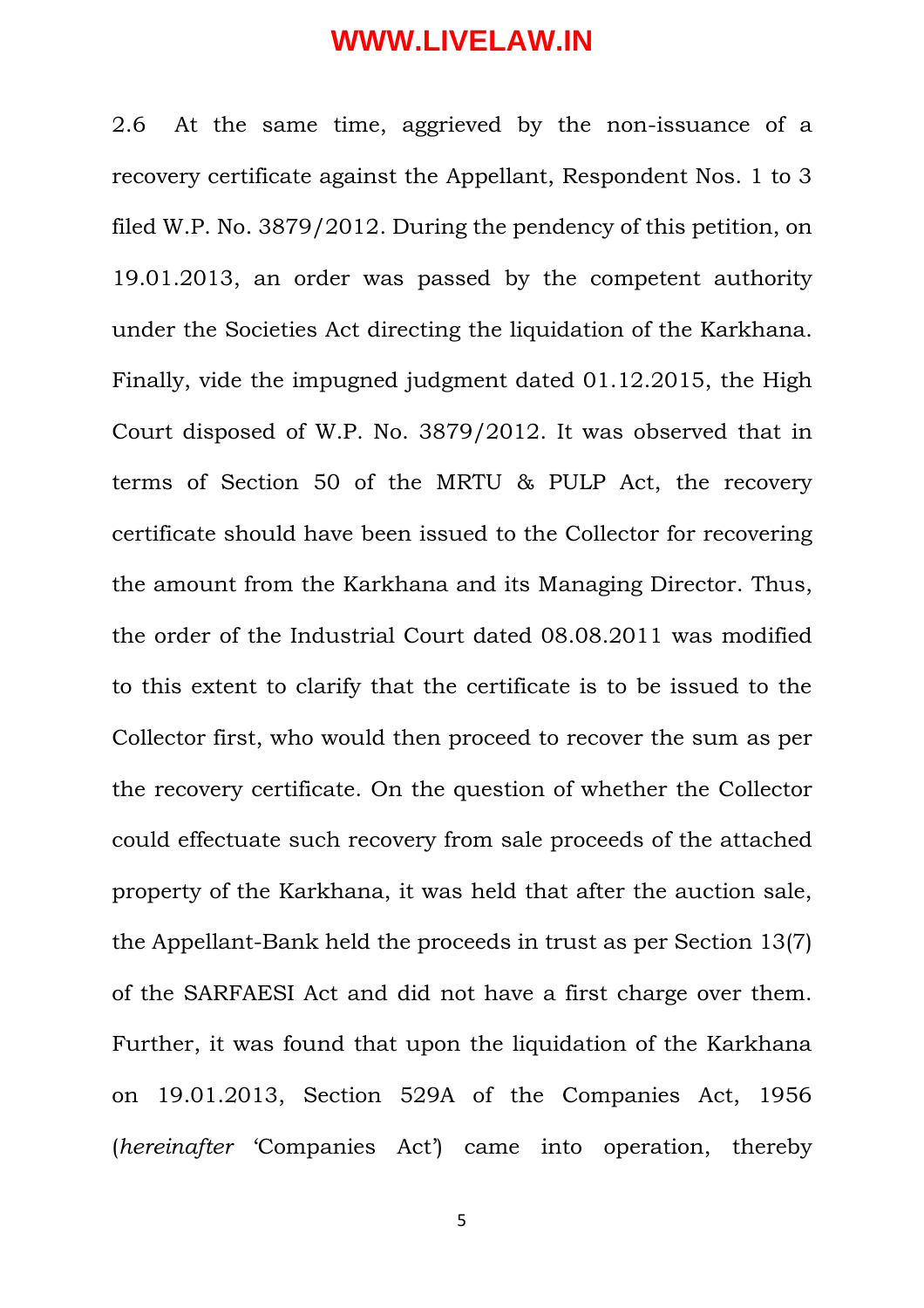according employees' dues priority over all other dues in respect of the sale proceeds. In light of this, it was held that the Collector could recover the said amount of Rs.13,89,84,334 from the sale proceeds held in trust by the Appellant-Bank. It is against this order that the instant appeal has been filed.

3. Heard learned Counsel for both the parties.

4. Learned Senior Counsel for the Appellant argued that the High Court erred in applying Section 529A of the Companies Act, as Section 167 of the Societies Act specifically bars the application of the Companies Act to co-operative societies, as is the case with the Karkhana here. In any case, he submitted that Section 529A of the Companies Act was misapplied, as the proviso to Section 13(9) of the SARFAESI Act requires the company to be "in liquidation" at the time of the sale of secured assets for Section 529A to apply. Given that the Karkhana only went into liquidation on 19.01.2013, i.e. after the sale of its properties in 2010, he argued that the provision was wrongly applied. In light of this, he also submitted that there is no other provision that makes employees' dues a paramount charge, and the Appellant-Bank, being a secured creditor, should be given precedence over the proceeds from the auction sale as per Section 13(7) of the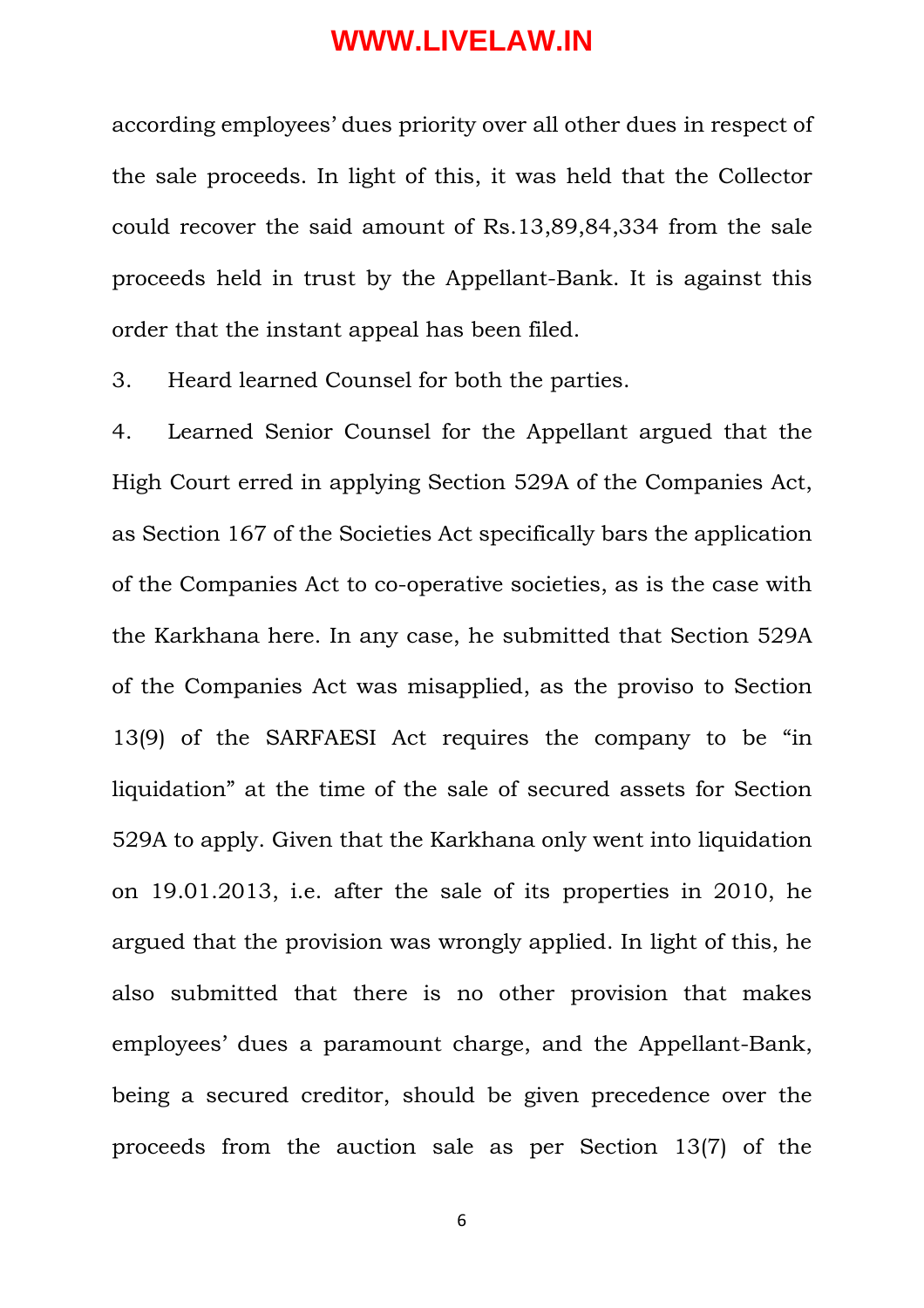SARFAESI Act. It was also his contention that a claim for unpaid salaries cannot lie against the Appellant, as there is no employeremployee relationship between the Appellant-Bank and the said employees.

5. On the other hand, learned Senior Counsel for Respondent Nos. 1 to 3 drew our attention to Section 50 of the MRTU & PULP Act, under which the recovery certificate had been issued by the Industrial Court on 08.08.2011. Noting that this provision makes employees' dues recoverable in the same manner as arrears of land revenue, learned Senior Counsel referred us to Section 169(1) of the Maharashtra Land Revenue Code, 1966 (*hereinafter* 'Land Revenue Code'), which makes arrears of land revenue a paramount charge on the land. Relying on this, he submitted that the employees' dues, recoverable as arrears of land revenue, should be given primacy over the claim of the Appellant-Bank while dealing with the proceeds from the auction sale.

6. In addition to this, learned Counsel for Vainganga Sahakari Sakhar Karkhana Mazdoor Sangh (Respondent No. 8 herein) relied on the sale letter dated 08.03.2010, which was issued by the Appellant-Bank prior to the sale of the properties of the Karkhana. In this letter, the Appellant-Bank had stated that it would take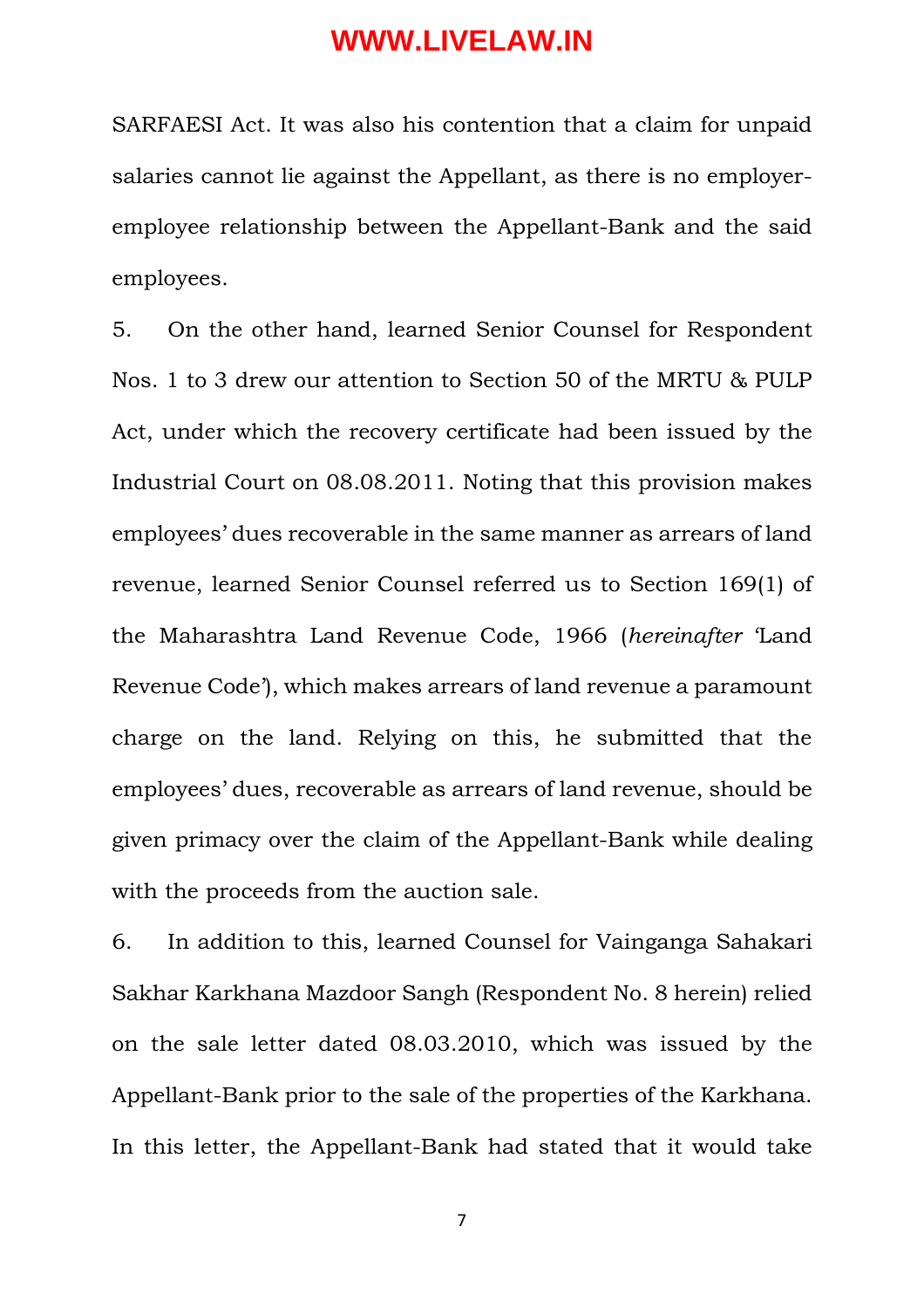responsibility for employees' dues. In light of this, it was argued that the Appellant cannot be absolved of its liability towards the payment of employees' dues. Learned Counsel for the subsequent purchaser of the property (Respondent No. 5 herein) similarly relied on this letter to submit that the liability for the payment of employees' dues must be placed on the Appellant.

7. In view of the arguments raised and the material on record, the issue that arises for our consideration in this appeal is whether, in the facts of this case, employees' dues can take precedence over the claim of the secured creditor in respect of the proceeds from sale of secured assets of the Karkhana under the SARFAESI Act.

8. At the outset, we find merit in the argument raised by learned Senior Counsel for the Appellant that the High Court erred in applying Section 529A of the Companies Act to this case. It would be apposite to refer to Section 167 of the Societies Act in this regard:

"**167. Companies Act not to apply** – For the removal of doubt, it is hereby declared that the provisions of the Companies Act, 1956 shall not apply to societies registered or deemed to be registered; under this Act."

It is clear that Section 167 creates an express bar on the applicability of the Companies Act to societies registered under the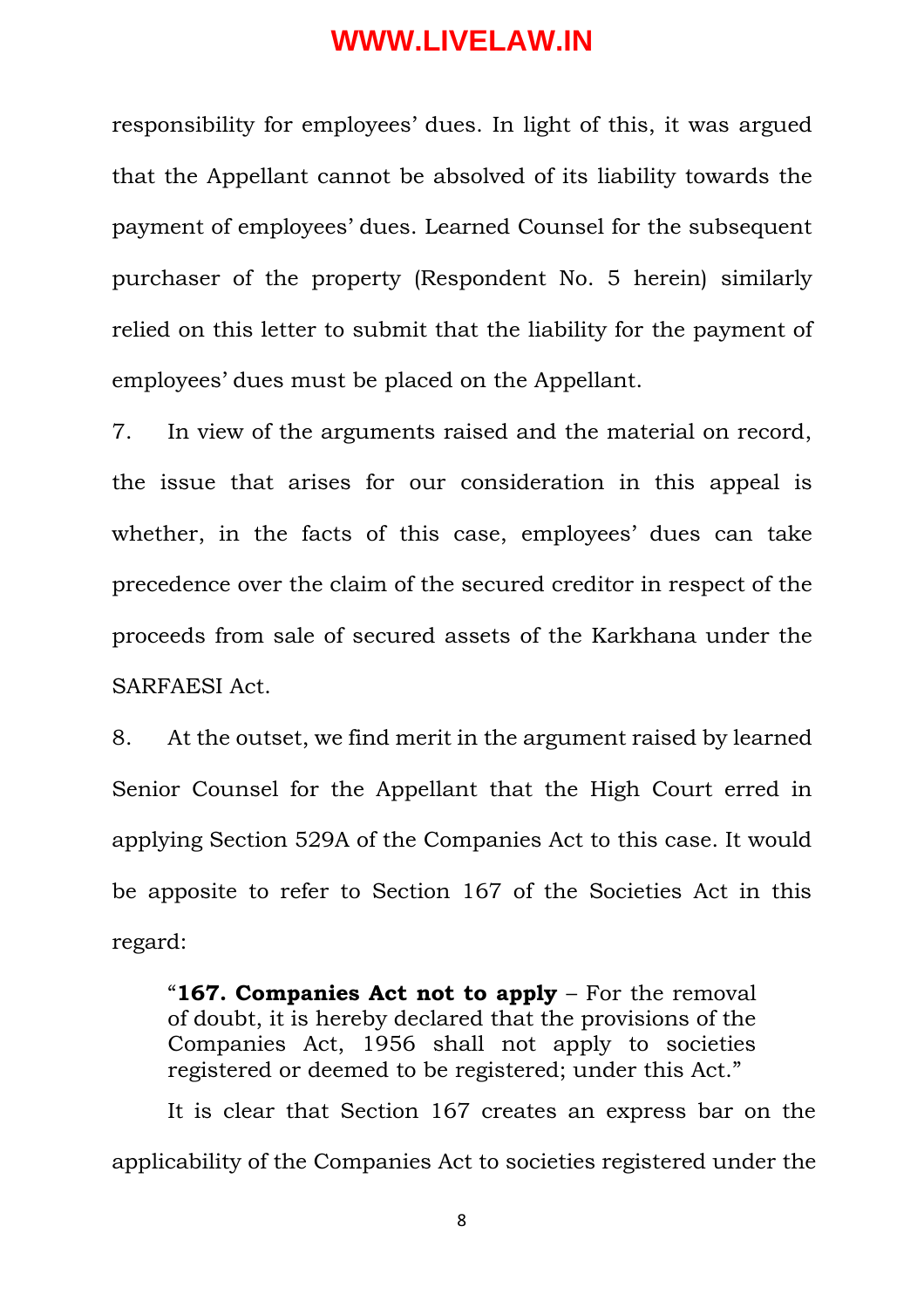Societies Act. Given that the Karkhana was a co-operative society registered under the said Act, we find that Section 167 is squarely applicable, and the High Court committed a grave error in relying upon Section 529A of the Companies Act. Thus, the employees cannot make use of Section 529A of the Companies Act to claim priority over all other debts of the Karkhana.

9. Against this backdrop, the next question to be considered is whether the employees' dues can take priority over other claims by virtue of being recoverable as arrears of land revenue. Section 50 of the MRTU & PULP Act and Section 169 of the Land Revenue Code are relevant in this regard. Section 50 of the MRTU & PULP Act reads as follows:

"**50. Recovery of money due from employer –** Where any money is due to an employee from an employer under an order passed by the Court under Chapter VI, the employee himself or any other person authorized by him in writing in this behalf, or in the case of death of the employee, his assignee or heirs may, without prejudice to any other mode of recovery, make an application to the Court for the recovery of money due to him, and if the Court is satisfied that money is so due, it shall issue a certificate for the amount to the Collector, who shall, proceed to recover the same in the same manner as an arrear of land revenue…"

Section 169 of the Land Revenue Code is reproduced hereunder: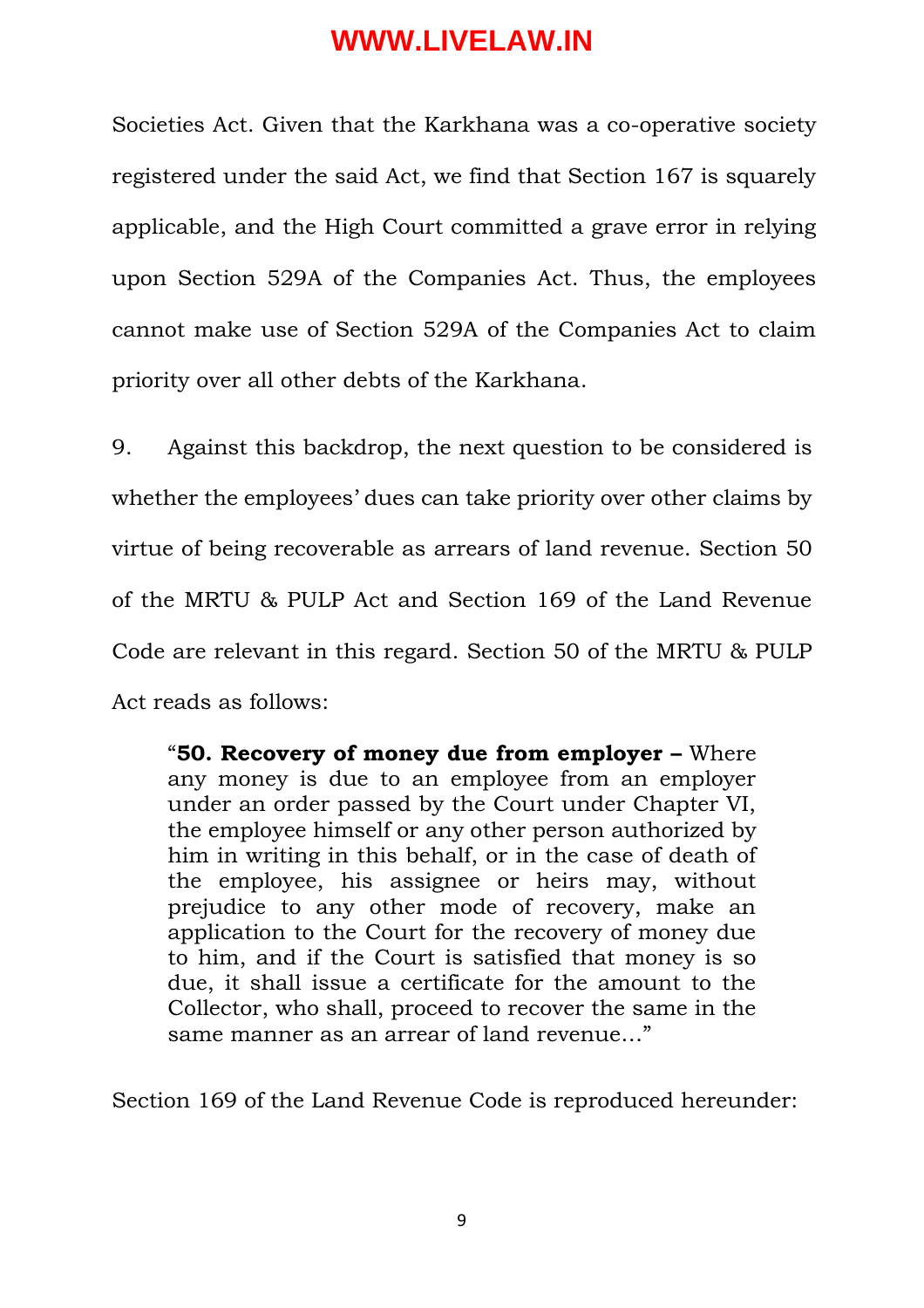"**169. Claims of State Government to have precedence over all others-** (1) The arrears of land revenue due on account of land shall be a paramount charge on the land and on every part thereof and shall have precedence over any other debt, demand or claim whatsoever, whether in respect of mortgage, judgement-decree, execution or attachment, or otherwise howsoever, against any land or the holder thereof.

(2) The claim of the State Government to any monies other than arrears of land revenue, but recoverable as a revenue demand under the provisions of this Chapter, shall have priority over all unsecured claims against any land or holder thereof."

10. From a reading of these provisions, it is evident that dues of employees in respect of which an order has been made by a Court under Chapter VI of the MRTU & PULP Act are recoverable in the same manner as arrears of land revenue. It was argued by learned Senior Counsel for Respondent Nos. 1 to 3 that such treatment of employees' dues as arrears of land revenue makes it a charge paramount to all other claims in view of Section 169(1) of the Land Revenue Code. In response, learned Senior Counsel for the Appellant contended that the instant case falls under Section 169(2) of the Land Revenue Code, which deals with monies other than arrears of land revenue but which is recoverable *as a revenue demand*. Since Section 169(2) only accords priority over unsecured claims, he submitted that the Appellant's claim, being that of a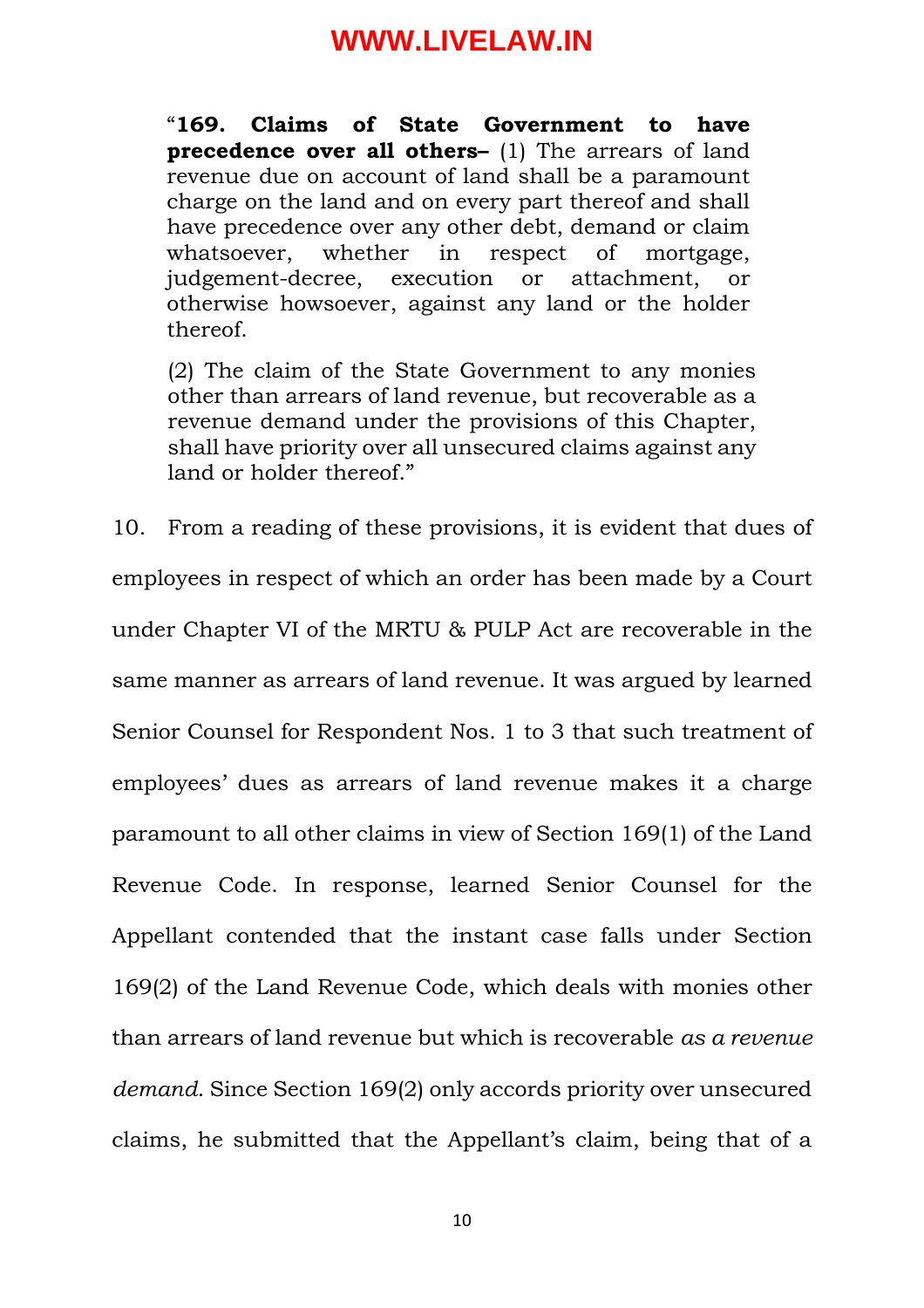secured creditor, would still have priority over employees' dues recoverable as arrears of land revenue.

10.1 It is important to appreciate that there is a material difference between arrears of land revenue due on account of land, and amounts other than arrears of land revenue but *recoverable in the same manner* as arrears of land. On a close reading of subsections (1) and (2) of Section 169 of the Land Revenue Code, it becomes clear that Section 169(1) deals with the former category of claims and makes them a paramount charge on the land over all other claims. On the other hand, Section 169(2) deals with the latter category and gives them priority only over unsecured claims. 10.2 This distinction has also been noted in *SICOM Ltd.* **v.**  *State of Maharashtra & Anr.*, (2010) 6 Bom CR 749, where a division Bench of the High Court of Bombay was called upon to consider whether sales tax dues of a company in liquidation, which were recoverable as arrears of land revenue under Section 38-B of the Bombay Sales Tax Act, 1959, created a first charge. While discussing the scheme of Section 169 of the Land Revenue Code, the division Bench drew upon the reasoning of the Constitution Bench of this Court in *Builders Supply Corporation* **v.** *Union of India*, AIR 1965 SC 1061 and observed as follows: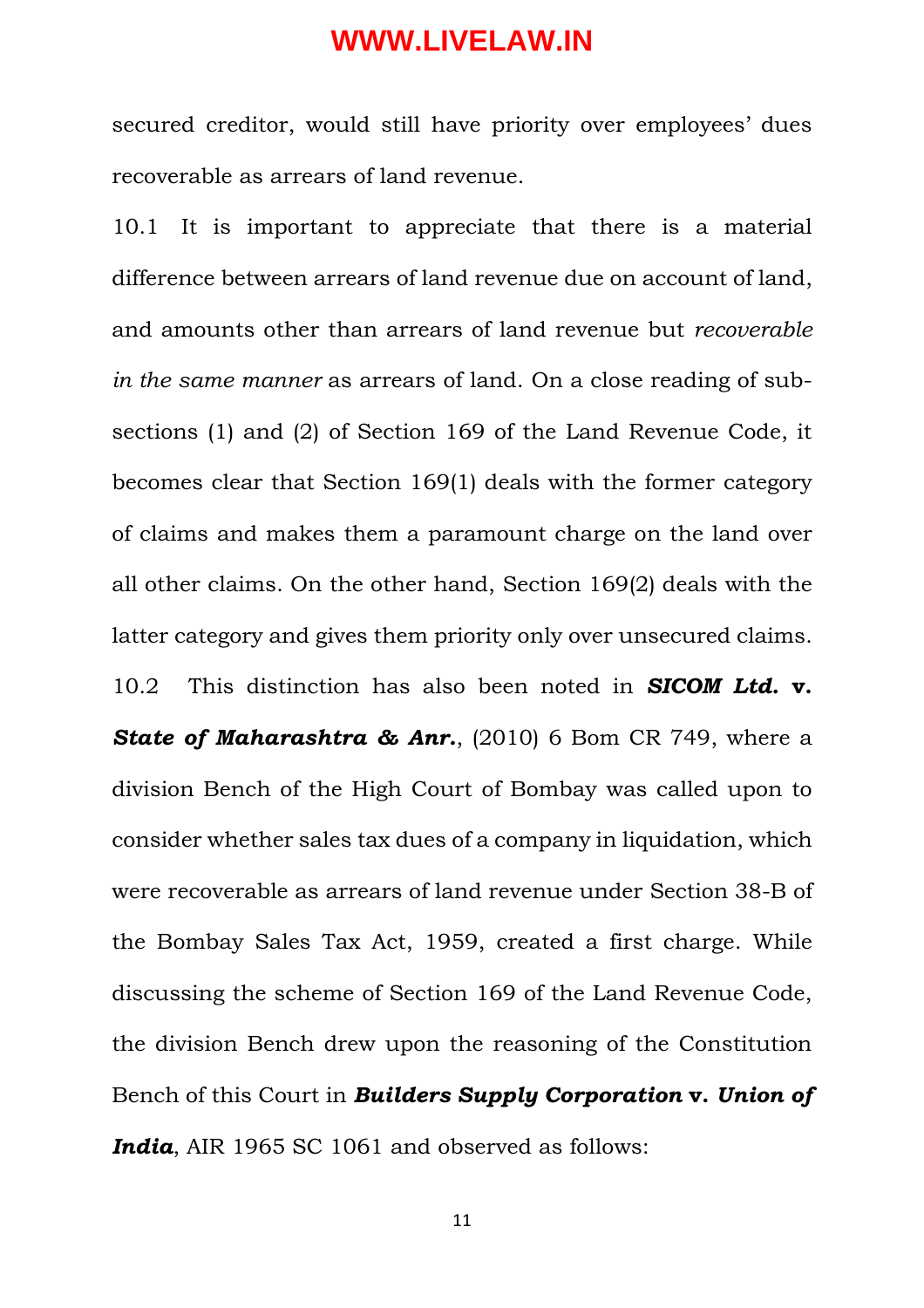"10. Perusal of the above quoted provisions shows that the Maharashtra Land Revenue Code makes a clear distinction between the sum which is recoverable as a land revenue and sum which is recoverable as arrears of land revenue. What creates paramount charge is the sum which is the amount of land revenue and not the sum which is recoverable as land revenue. The Constitution Bench of the Supreme Court in its judgment in the case of *Builders Supply Corporation*, referred to above, in our opinion, has made the position absolutely clear. Following observations in the case of Builders Supply Corporation, in our opinion, are relevant. They read as under:-

"We have referred to this decision, because it brings out emphatically the real character of the provisions prescribed by s. 46(2). Section 46(2) does not deal with the doctrine of the priority of Crown debts at all; it merely provides for the recovery of the arrears of tax due from an assessee as if it were an arrear of land revenue. This provisions cannot be said to convert arrears of tax into arrears of land revenue either, all that it purports to do is to indicate that after receiving the certificate from the Income-tax Officer, the Collector has to proceed to recover the arrears in question as if the said arrears were arrears of land revenue. We have already seen that other alternative remedies for the recovery of arrears of land revenue are prescribed by sub-sections (3) and (5) of s. 46. In making a provision for the recovery of arrears of tax, it cannot be said that s. 46 deals with or provides for the principle of priority of tax dues at all; and so, it is impossible to accede to the argument that s. 46 in terms displaces the application of the said doctrine in the present proceedings." (emphasis supplied)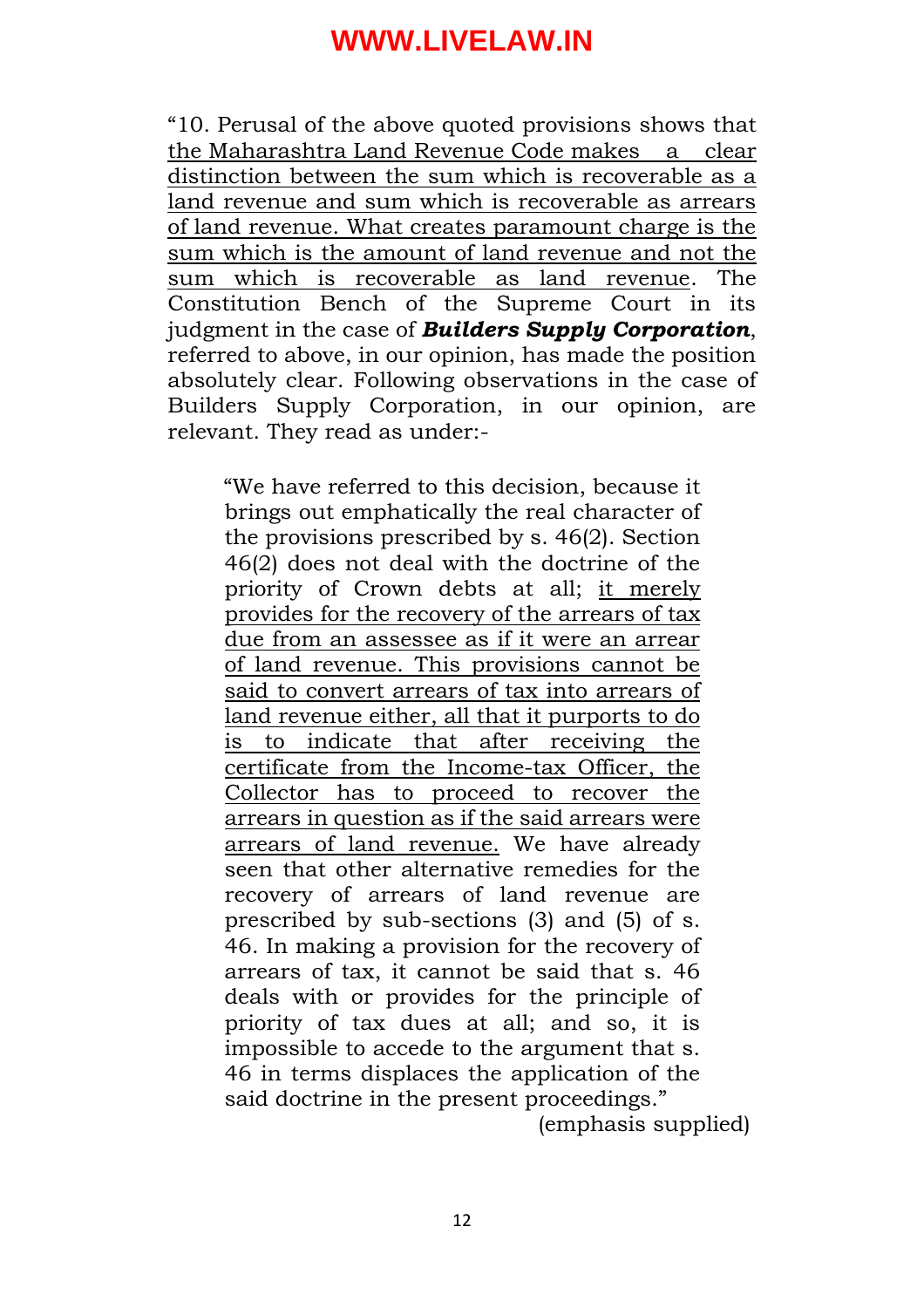This difference in the scope of sub-sections (1) and (2) of Section 169 of the Land Revenue Code was again noted by the High Court of Bombay in *City Co-op Credit & Capital Ltd. & Anr. v. Official Liquidator of Satwik Electric Controls Pvt Ltd.*,  $(2019)$ 4 Bom CR 274.

10.3 When we look to the facts of the instant case, it is seen that the recovery certificate issued under Section 50 of the MRTU & PULP Act only makes employees' dues *recoverable as arrears of land revenue*. Thus, in view of the foregoing discussion, it is clear that such employees' dues would fall under the category of claims captured by Section 169(2), and can only take priority over unsecured claims.

10.4 Further, as has been held by this Court in *Central Bank of India* **v.** *State of Kerala*, (2009) 4 SCC 94, only *expressly created* statutory first charges under Central and State laws can take precedence over the claims of secured creditors under the SARFAESI Act. It is not enough to merely provide for recovery of dues as arrears of land revenue. Given that Section 50 of the MRTU & PULP Act falls short of expressly making the employees' dues a 'first charge', it cannot be said that such dues have priority over the claims of the Appellant-Bank, which is a secured creditor.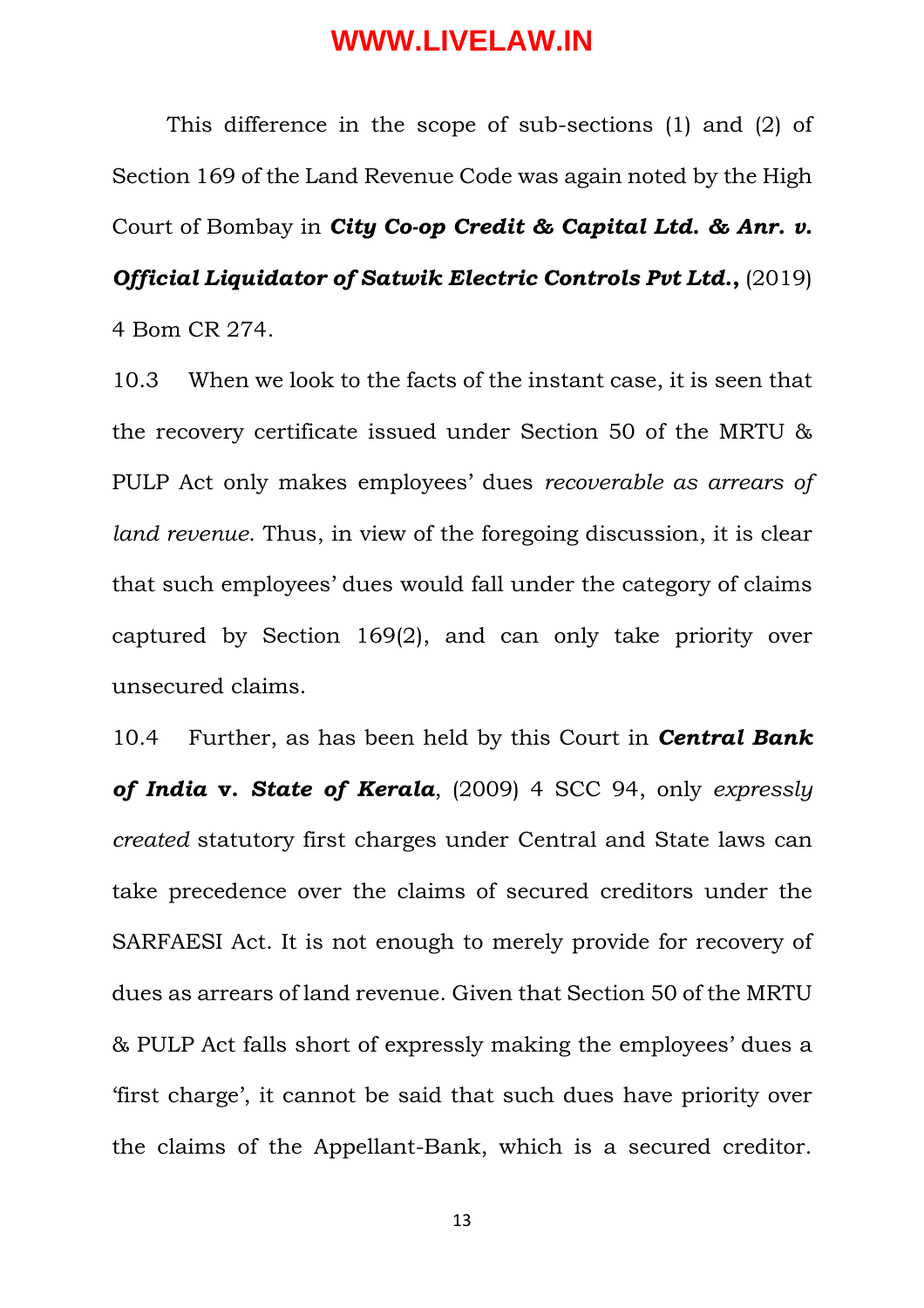Thus, we find that under the scheme of the Land Revenue Code and the MRTU & PULP Act, the employees' dues cannot claim priority over the claim of the Appellant-Bank.

11. However, this does not mean that the Appellant-Bank automatically holds a paramount charge over the proceeds from the sale of the secured assets. Under the scheme of the SARFAESI Act, there is nothing to show that a priority is created in favour of banks, financial institutions, and other secured creditors as against a first charge specifically created under any other statute. This has been captured succinctly by this Court in *Central Bank*  (supra) as follows:

"**126**. While enacting the DRT Act and the Securitisation Act, Parliament was aware of the law laid down by this Court wherein priority of the State dues was recognized. If Parliament intended to create first charge in favour of banks, financial institutions, or other secured creditors on the property of the borrower, then it would have incorporated a provision like Section 529-A of the Companies Act or Section 11(2) of the EPF act and ensured that notwithstanding series of judicial pronouncements, dues of banks, financial institutions and other secured creditors should have priority over the State's statutory first charge in the matter of recovery of the dues of sales tax, etc. However, the fact of the matter is that no such provision has been incorporated in either of these enactments despite conferment of extraordinary power upon the secured creditors to take possession and dispose of the secured assets without the intervention of the court or Tribunal. The reason for this omission appears to be that the new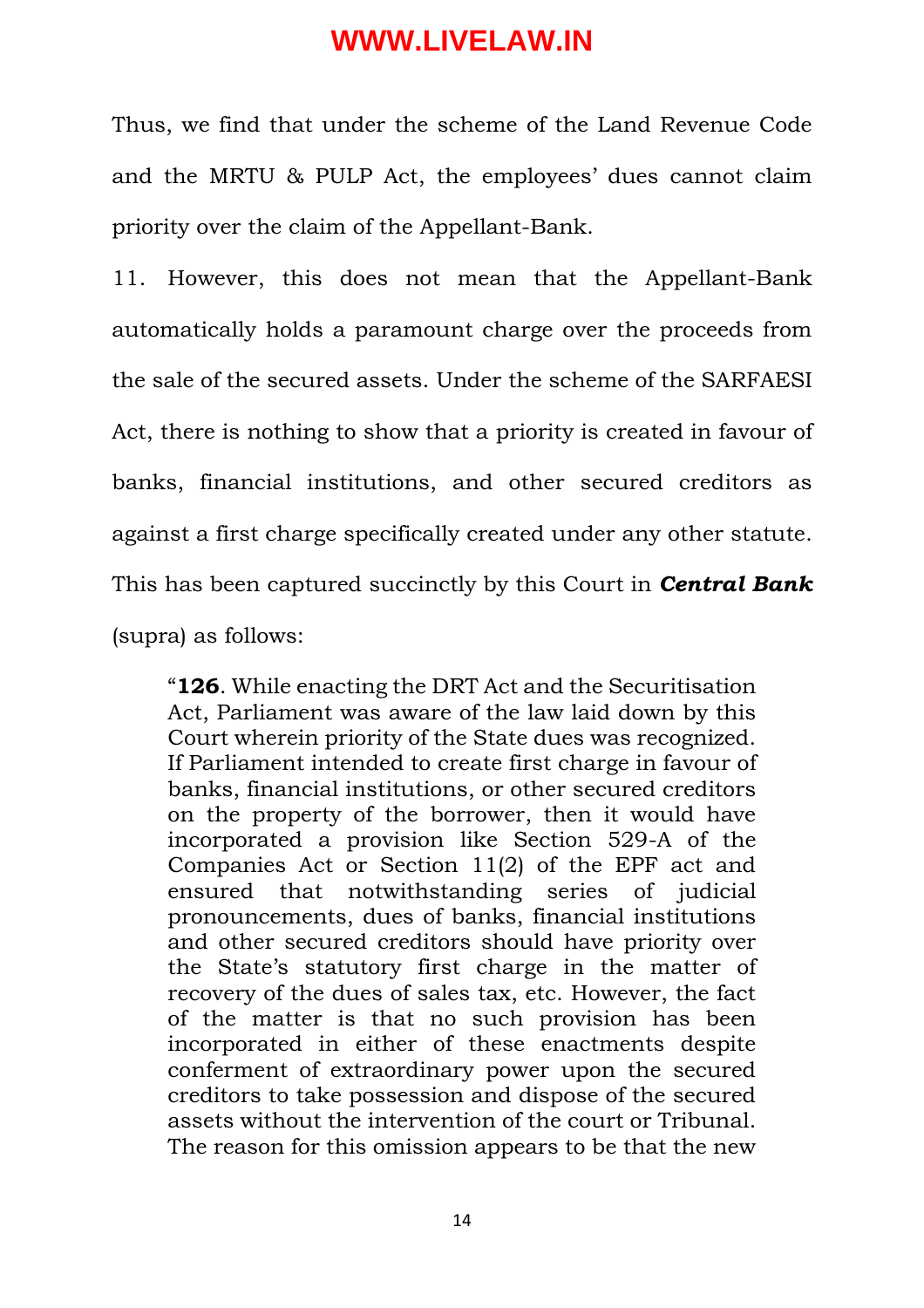legal regime envisages transfer of secured assets to private companies."

Thus, in the absence of a paramount charge created in favour of the employees' dues under the MRTU & PULP Act, it cannot be said that the Appellant-Bank automatically gets a first charge under the SARFAESI Act.

12. In this light, what becomes relevant for the instant case is the scheme of the SARFAESI Act in relation to the manner of distributing the money received by the secured creditor through the sale of secured assets. The following parts of Section 13 of the SARFAESI Act are relevant in this regard:

**13. Enforcement of security interest – (4)** In case the borrower fails to discharge his liability in full within the period specified in sub-section (2), the secured creditor may take recourse to one or more of the following measures to recover his secured debt, namely:— (a) take possession of the secured assets of the borrower including the right to transfer by way of lease, assignment or sale for realising the secured asset…

#### xxx

(7) Where any action has been taken against a borrower under the provisions of sub-section (4), all costs, charges and expenses which, in the opinion of the secured creditor, have been properly incurred by him or any expenses incidental thereto, shall be recoverable from the borrower and the money which is received by the secured creditor shall, in the absence of any contract to the contrary, be held by him in trust, to be applied, firstly, in payment of such costs, charges and expenses and secondly, in discharge of the dues of the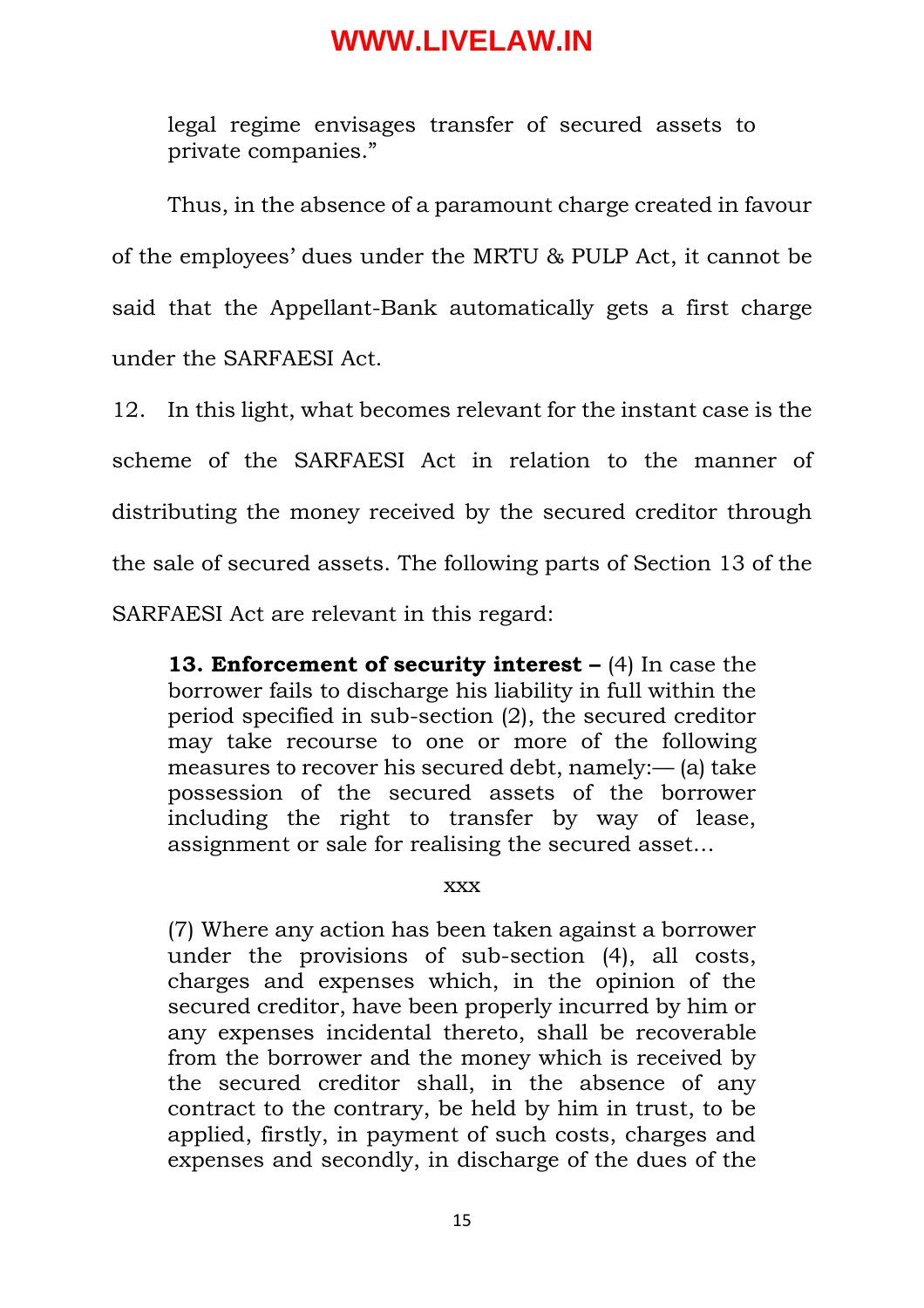secured creditor and the residue of the money so received shall be paid to the person entitled thereto in accordance with his rights and interests.

Section 13(4) of the SARFAESI Act allows a secured creditor to take possession of the secured assets of a borrower-in-default, including the right to transfer them by way of sale. What may be done with the proceeds from such sale is provided under Section 13(7). In the absence of a contract to the contrary, such proceeds are held by the secured creditor in trust and are to be applied *first* towards payments of costs, charges, and expenses incurred with respect to the sale; *second*, towards dues of the secured creditor; and *lastly*, towards any person entitled to the residue money.

13. In the facts of the present case, in exercise of its powers under Section 13(4)(a) of the SARFAESI Act, the Appellant-Bank had taken possession of the property of the Karkhana on 13.06.2005. Later, vide sale letter dated 08.03.2010, the Appellant-Bank had offered to sell the said property to one M/s Vidarbha Realties Pvt. Ltd. for a total consideration of Rs. 14.10 crores. Notably, this letter stated that the Appellant-Bank would take responsibility for employees' dues, and all other liabilities including statutory liabilities would rest solely on the purchaser. This letter was followed by a sale certificate dated 14.09.2010 recording the sale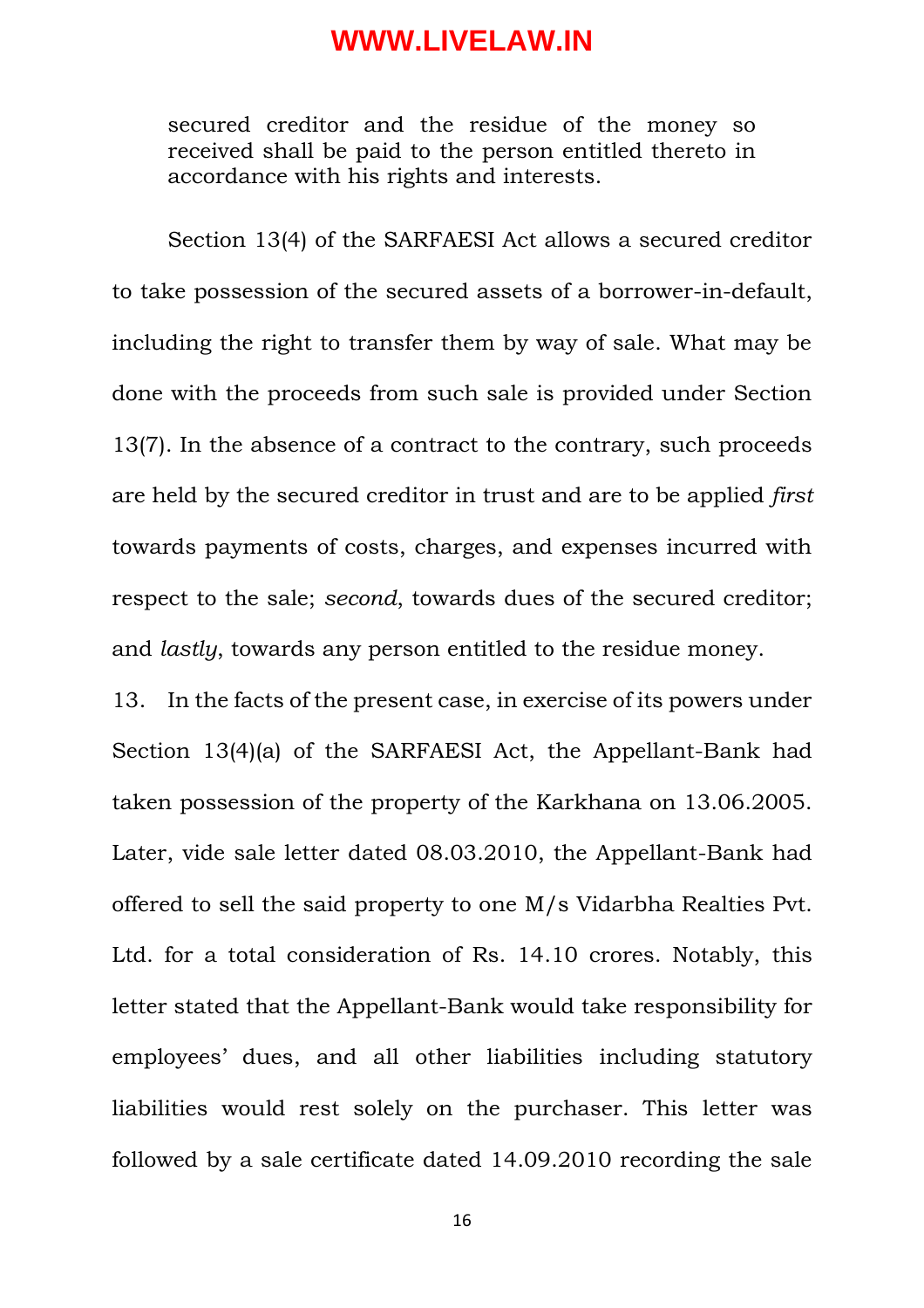of the property by the Appellant-Bank in favour of M/s Wainganga Sugar and Power Ltd. for a consideration of Rs. 14.10 crores.

13.1 Before delving into the applicability of the distribution of the sale proceeds as per Section 13(7) of the SARFAESI Act, we note that the sale letter dated 08.03.2010 can be relied upon by this Court. The contention of the learned Senior Counsel for the Appellant that the sale letter dated 08.03.2010 was addressed to a different entity than the company mentioned in the sale certificate dated 14.09.2010 cannot be accepted. It is found that the addressee in the sale letter dated 08.03.2010, M/s Vidarbha Realties Private Limited, had been renamed as M/s Wainganga Sugar and Power Private Limited as notified on 05.04.2010. Subsequently, on 03.06.2010, M/s Wainganga Sugar and Power Private Limited was converted to a public limited company and its name was changed to M/s Wainganga Sugar and Power Limited, which is also the name of the purchaser indicated on the sale certificate. These interim developments between March 2010 and September 2010 explain why the sale letter dated 08.03.2010 and the final sale certificate issued on 14.09.2010 reflect different names. However, since it is only a case of change in name of the company, we find that the two entities are the same and the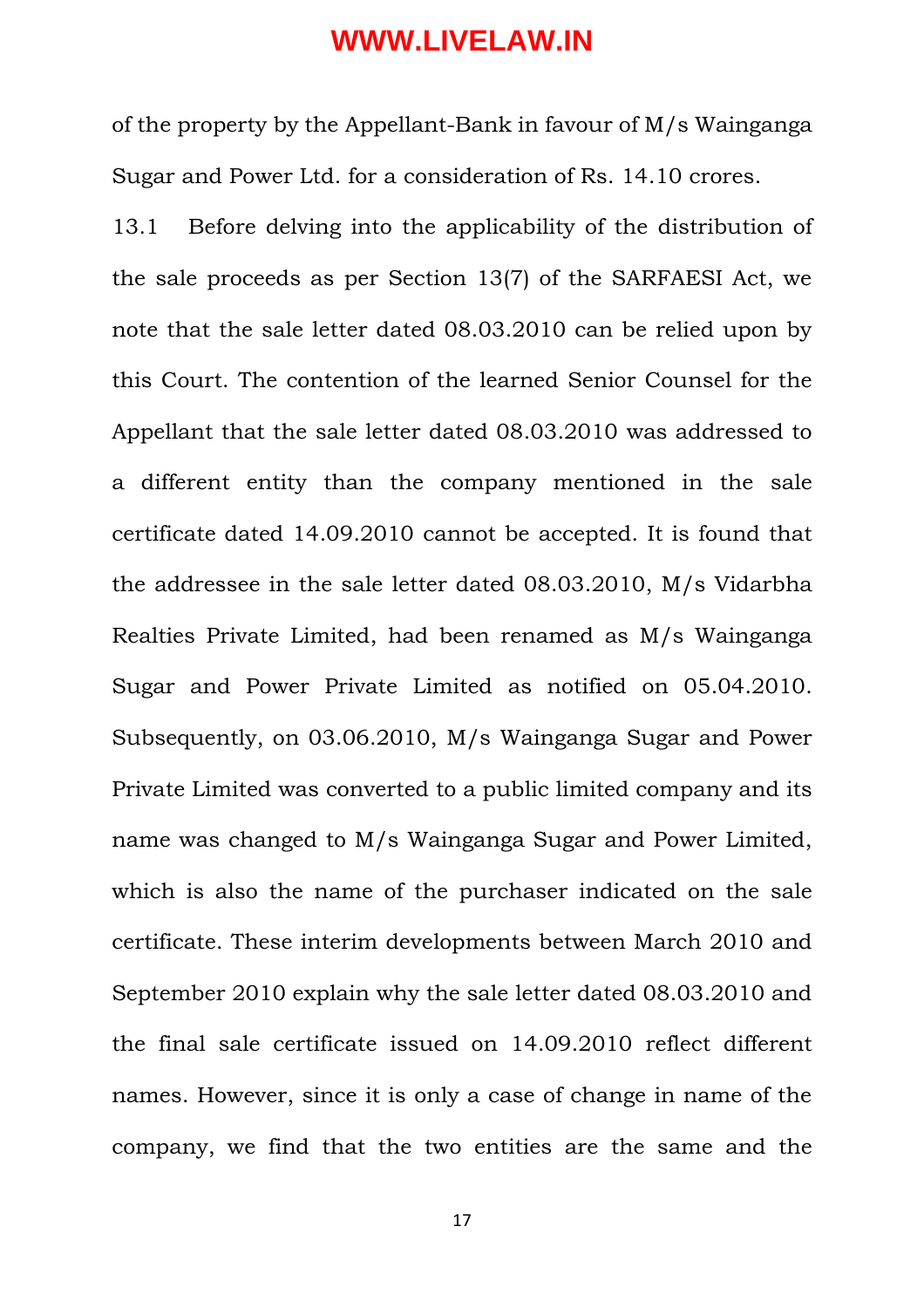subsequent purchaser, Respondent No. 5 herein (successor of Wainganga Sugar and Power Ltd.) would be bound by the terms of the sale letter dated 08.03.2010.

13.2 Further, it cannot be said that the sale letter dated 08.03.2010 is an external document and cannot be relied upon to interpret the sale certificate. This is because the sale certificate specifically references the sale letter by providing that the purchaser accepts "*all the encumbrances presently there on the property and may arise in future and agreed to to pay the same as per the sale letter accepted by the purchaser*". In view of such wording, we find that the parties intended that the sale letter dated 08.03.2010 be read harmoniously with the sale certificate inasmuch as it appears that the same is a part of the sale certificate. When a composite reading of the sale certificate dated 14.09.2010 and the sale letter dated 08.03.2010 is undertaken, it is revealed that though the purchaser had accepted all encumbrances on the property, this did not include employees' dues in view of the specific undertaking by the Appellant-Bank that it would pay them. Given that the certificate directly references the prior sale letter, it is essential to give effect to its terms. Hence, it can be concluded that the parties had agreed to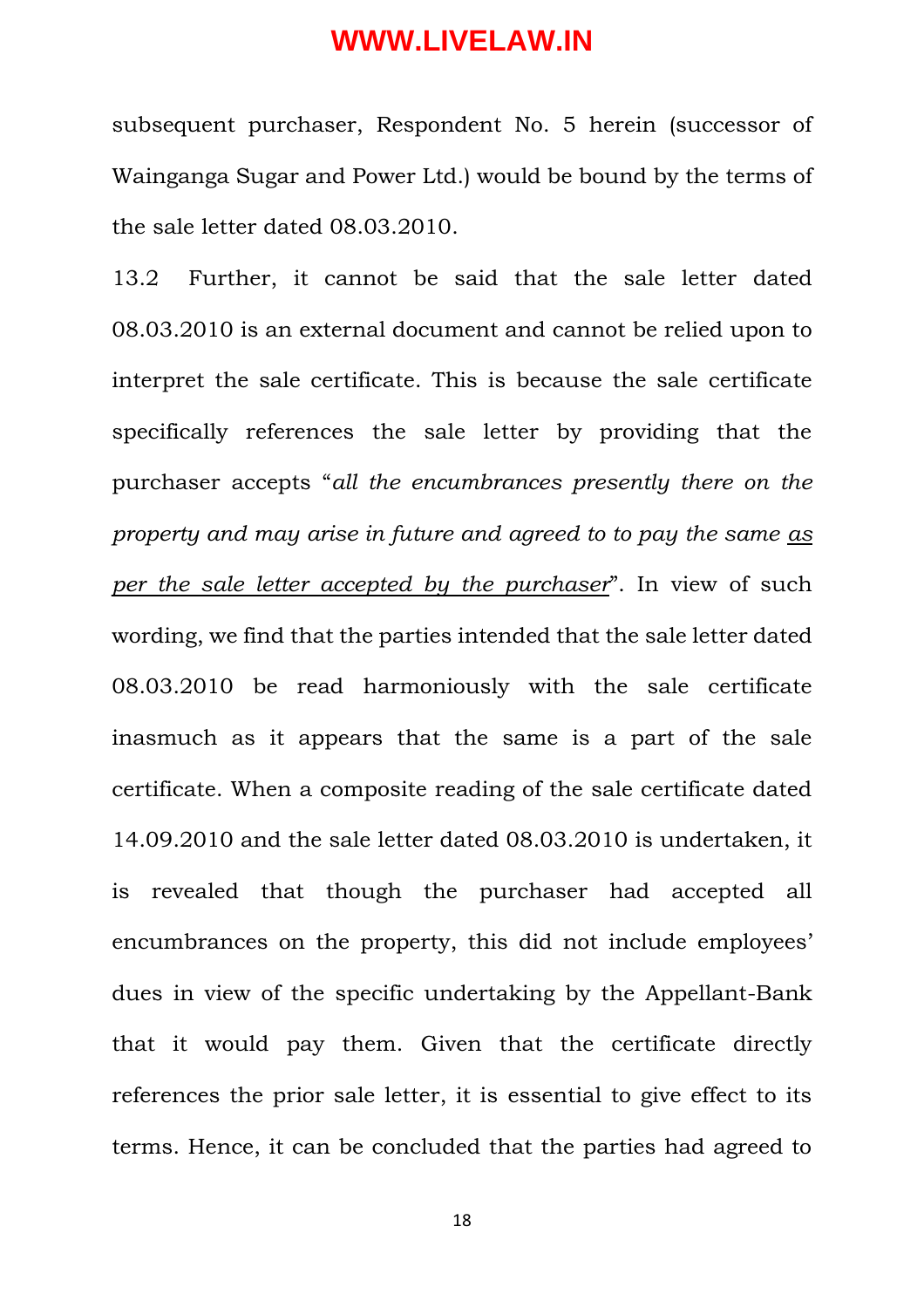the Bank paying the employees' dues and the subsequent purchaser settling other liabilities, including statutory liabilities. When read in this light, it becomes clear that the sale certificate and the sale letter constitute a contract.

13.3 This brings us to the scheme of distribution of sale proceeds under Section 13(7) of the SARFAESI Act. As mentioned supra, this provision prescribes the manner in which money received by the secured creditor pursuant to its action under Section 13(4) should be distributed. However, such manner of distribution is only applicable *in the absence of a contract to the contrary.* In this case, the sale certificate and sale letter form a contract, the cumulative effect of which is an agreement that only the employees' dues would be settled by the Appellant-Bank, and all other liabilities would be settled by the subsequent purchaser. Thus, it can be said that the contract between the parties diverges from the order of distribution stipulated under Section 13(7) and constitutes *a contract to the contrary*, which must necessarily be given effect.

13.4 In this regard, we find that the clarification given by the Appellant-Bank in its counter-affidavit before the High Court that by the sale letter dated 08.03.2010 it had only accepted liability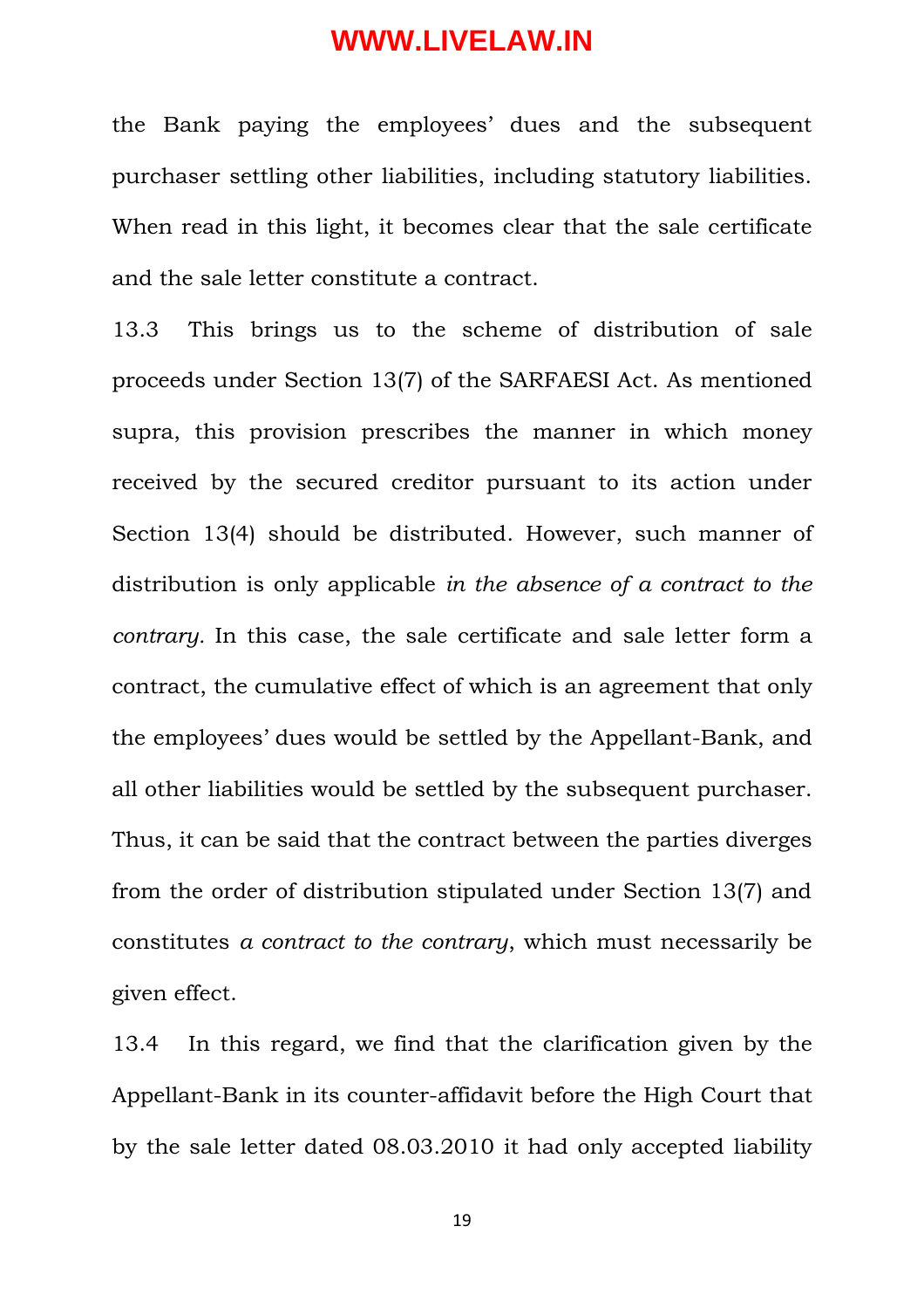towards the payment of provident fund of the employees, is unsustainable. Upon perusing the record, it is clear that this clarification is only a subsequent attempt by the Appellant to escape its liability. If the Appellant genuinely intended to restrict its liability to provident fund, it would have expressly stated so in the sale letter, which clearly prescribes the terms and conditions of the sale between the Appellant and the purchaser. It is important to bear in mind that at the time of entering into this sale, the Appellant-Bank was well aware of the unpaid salaries due to the employees of the Karkhana in view of the orders of the Industrial Court dated 24.08.2006 and 27.04.2007. Hence, it cannot be said that the Appellant-Bank agreed to use the term "employees' dues" in the sale letter despite intending to limit it to provident fund dues only.

13.5 Thus, on facts, we find that in terms of Section 13(7) of the SARFAESI Act, the distribution of money received by the Appellant-Bank should be done as per the sale contract with Respondent No. 5. In other words, the Appellant-Bank is liable to satisfy the employees' dues as per its undertaking in the sale letter dated 08.03.2010. However, in view of the fact that all other liabilities, including statutory liabilities were agreed to be borne by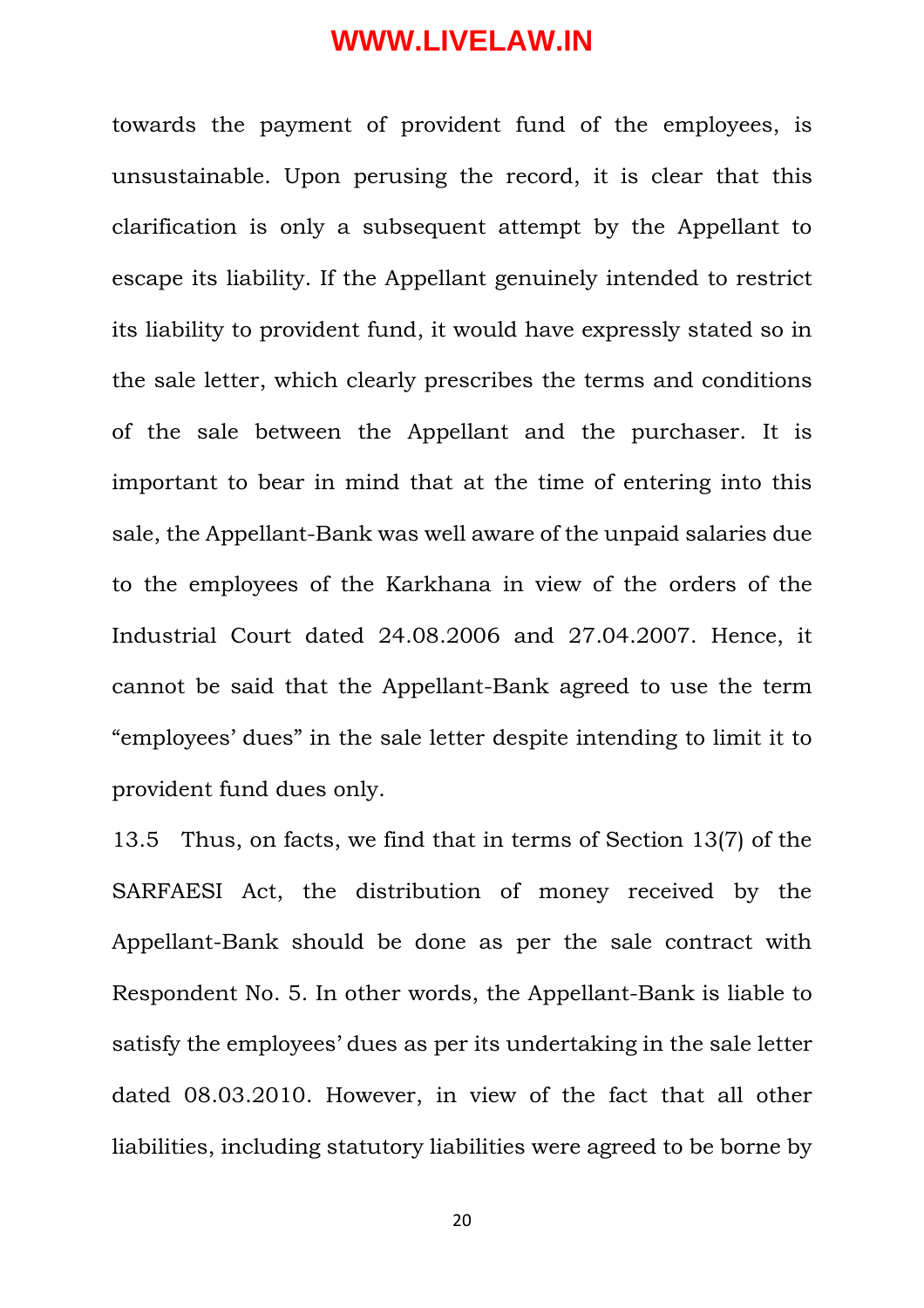the subsequent purchaser, statutory liabilities *in respect of employees*, such as provident fund, gratuity, bonus etc., would have to be borne by Respondent No. 5 herein. We reiterate here that a subsequent attempt by the Appellant-Bank to interpret the sale contract in a manner that reduces the scope of its liability to provident fund dues cannot be given effect.

14. In view of the foregoing discussion, we summarize our findings as follows:

(i) Section 529A of the Companies Act, which gives workers' dues a priority over all other debts, cannot be applied to the instant case in view of Section 167 of the Societies Act.

(ii) Merely by virtue of being recoverable as arrears of land revenue, the employees' dues, in respect of which a recovery certificate had been issued by the Industrial Court, cannot be treated as a paramount charge in terms of Section 169(1) of the Land Revenue Code. Instead, under 169(2) of the Land Revenue Code, they would take precedence only over unsecured claims.

(iii) At the same time, the Appellant-Bank does not enjoy any paramount charge over the sale proceeds either. Instead, as per Section 13(7) of the SARFAESI Act, the sale letter dated 08.03.2010 and the sale certificate dated 14.09.2010 constitute a